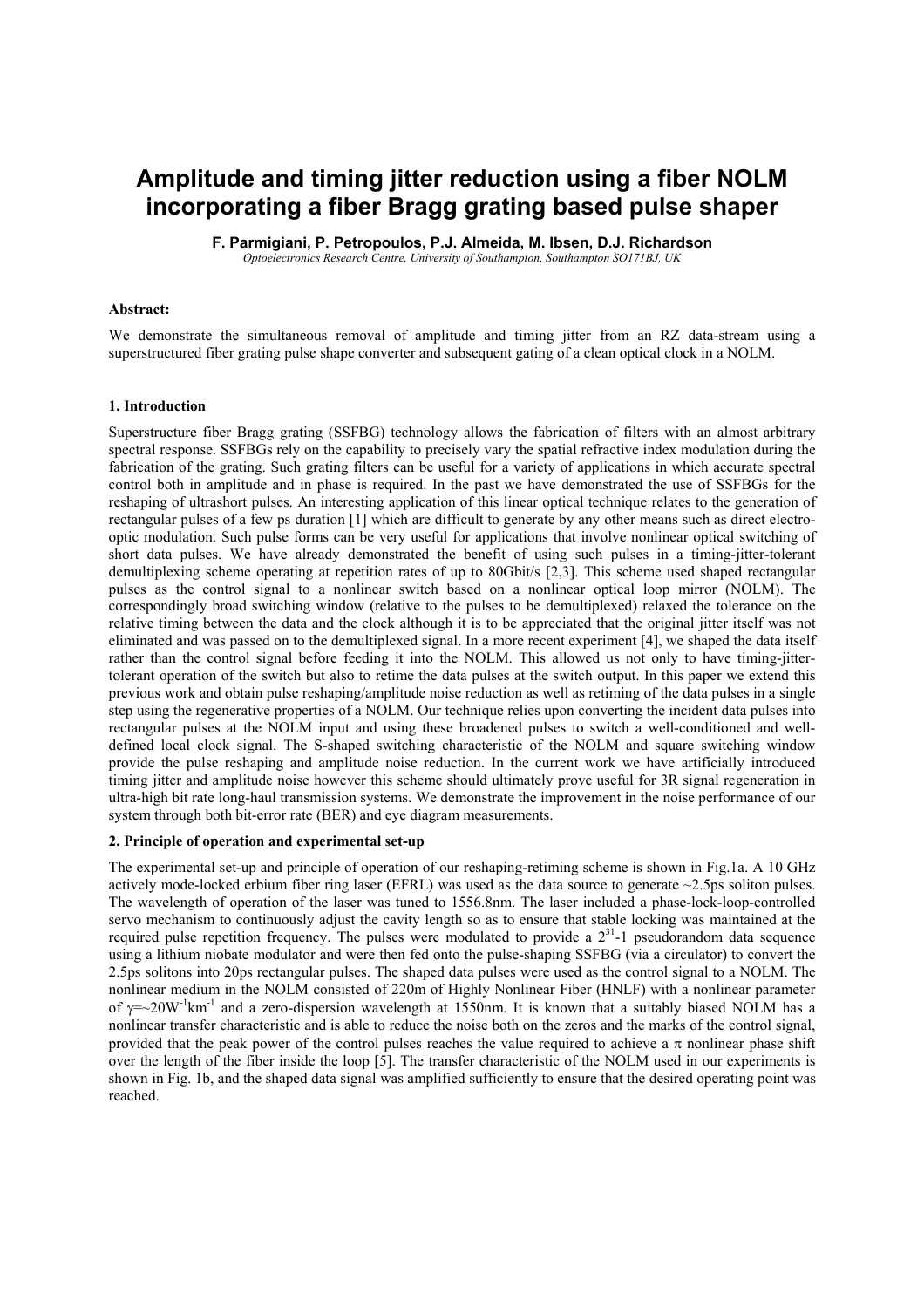

Figure 1 a: Experimental setup and principle of retiming and reshaping operation, b: nonlinear transfer characteristic of the NOLM

The input signal to the NOLM was provided by a gain-switched Distributed Feedback (DFB) laser, which operated at 1544.5nm and was driven by a 10GHz RF signal synchronized to the laser oscillator. The pulses of the gain-switched DFB laser were compressed down to ~2ps using a 125m of dispersion compensating fiber followed by a nonlinear compression stage comprising an EDFA and 490m of a HNLF.

In order to study the regenerative properties of our system, we artificially introduced amplitude and timing jitter to the data pulses. The timing jitter was introduced by frequency modulating the RF drive signal of the EFRL with a 4 kHz tone. The frequency of the modulating signal was intentionally kept low in order to allow the phase-lock loop of the laser to follow the changes in applied RF frequency. In addition to this, we degraded the extinction ratio between the marks and spaces of the data by choosing a non-optimum bias voltage for the operation of the lithium niobate data modulator. This enabled us to degrade the Q-factor of the data eye diagram from 17.5 down to 7.4.

### **3. Results**



Figure 2 BER curves and eye diagrams at various positions and settings of the system.

In order to evaluate the performance of our system we first examined the switched signal for the case that no timing or amplitude jitter was applied to the data pulses. The eye diagrams in Fig.2b1 and Fig.2b2 correspond to the data signal at the input and the output of the system respectively, and the BER curves demonstrate that the retiming and reshaping system does not in itself introduce any additional noise to the signal. We next examined the quality of the output signal for the case when just amplitude noise was deliberately applied to the incident data pulses. An improvement in the receiver sensitivity of more than 2.3dB was achieved after the switch, demonstrating the amplitude noise reduction provided by the NOLM.